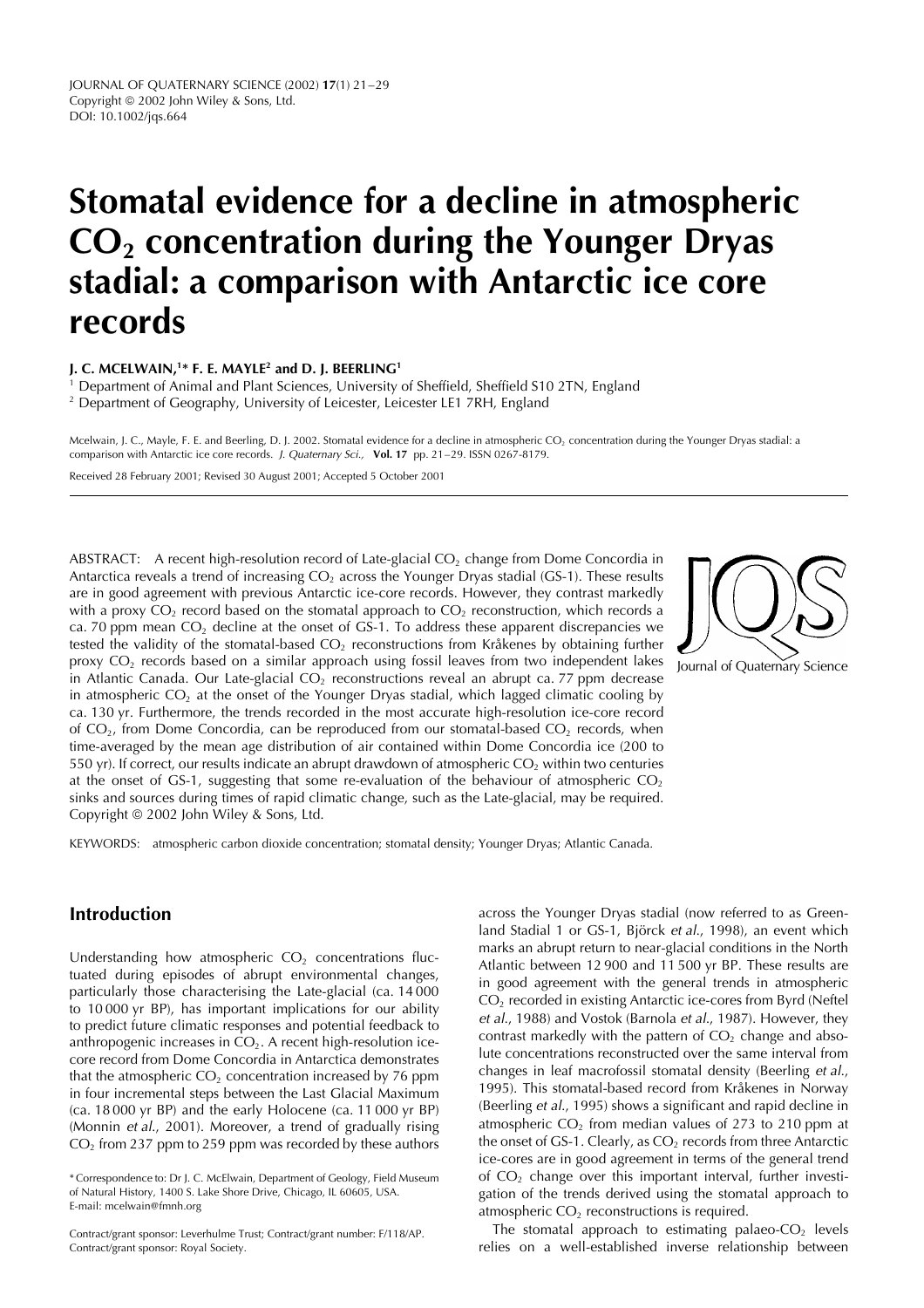atmospheric  $CO<sub>2</sub>$  concentration and stomatal frequency of terrestrial leaves of many C3 species (Woodward, 1987). Stomatal frequency of some species, however, particularly grasses and C4 plants, are insensitive to changes in  $CO<sub>2</sub>$  concentration (Raven and Ramsden, 1989; Praet and Jiang, 1995). For those species that are  $CO<sub>2</sub>$  sensitive, an inverse relationship between  $CO<sub>2</sub>$  concentration and stomatal frequency has been demonstrated on time-scales of weeks (Woodward and Bazzaz, 1988), years (Beerling et al., 1998), centuries (Woodward, 1987; Beerling and Chaloner, 1993; Wagner et al., 1996, 1999) and millennia (McElwain et al., 1995; Rundgren and Beerling, 1999). Furthermore, a genetic basis for the response is provided by the recent identification of a  $CO<sub>2</sub>$  sensitive gene in Arabidopsis thaliana that is involved in the control of stomatal development from epidermal cell initials (Gray et al., 2000). The robustness of this proxy- $CO<sub>2</sub>$ method is further supported by a high-resolution stomatalbased  $CO<sub>2</sub>$  reconstruction spanning the Holocene (Rundgren and Beerling, 1999), which demonstrates almost identical trends in atmospheric  $CO<sub>2</sub>$  change through the Holocene as those measured from Taylor Dome (Indermühle et al., 1999). The striking similarity in the general trends of  $CO<sub>2</sub>$  change spanning the Holocene reconstructed from stomatal-based and ice-core methods highlights the need to investigate further their apparent differences during the Late-glacial period.

Here we present two new Late-glacial stomatal-based  $CO<sub>2</sub>$ records from different lake sites in Atlantic Canada and critically compare them with existing ice-core and stomatalbased records to address these apparent discrepancies between proxy and ice-core  $CO<sub>2</sub>$  records. The accuracy of Late-glacial CO<sub>2</sub> records from Byrd in Antarctica (Neftel et al., 1988) have been questioned recently, however, owing to a large scatter of data during GS-1 (of up to 30 ppm) (see fig. 2 in Blunier et al., 1997) and in the early Holocene (of *>*30 ppm) (Indermühle et al., 1999; Marchal et al., 1999). Because these effects may reflect contamination within the ice, we have confined comparison of our data to  $CO<sub>2</sub>$  records from Dome Concordia, which are currently considered the most accurate high-resolution reconstructions available for the Late-glacial (Monnin et al., 2001). Similarly, although  $CO<sub>2</sub>$  reconstructions from Vostok and Taylor Dome are also considered accurate and reliable, only six measurements are available between 16 000 and 10 000 yr BP in the case of the former (Barnola et al., 1987) with no records available across GS-1 in the case of the latter (Indermühle et al., 1999).

High-resolution (ca. 20 to 37 calendar yr) proxy- $CO<sub>2</sub>$  records were determined from stomatal frequencies of subfossil leaves of Dryas integrifolia, Picea mariana, P. glauca and Larix laricina obtained from sediment cores from Splan Pond and Pine Ridge Pond. The proxy-CO<sub>2</sub> record from Pine Ridge Pond was compared with a chironomid-derived terrestrial temperature record (Walker et al., 1992; Levesque et al., 1994) from the same core in order to investigate the phase relationship between  $CO<sub>2</sub>$  and temperature change on a centennial time-scale during GS-1. This was undertaken because, despite important advances in synchronisation of Arctic and Antarctica temperature records using atmospheric methane (Blunier et al., 1997; Blunier and Brook, 2001) and molecular  $O<sub>2</sub>$  (Sowers and Bender, 1995), the error associated with the gas age and ice age difference in Dome Concordia  $(\pm 200$  to  $\pm 550$  yr; Monnin et al., 2001) makes it difficult to assess the phase relationships between temperature and  $CO<sub>2</sub>$  on centennial time-scales. This critically hampers our understanding of the cause and effect underpinning rapid climatic fluctuations.

## **Locality information**

Pine Ridge Pond (45°34′N, 67°06′W) and Splan Pond (45°15'20"N, 67°19'50"W) are located in New Brunswick, Atlantic Canada (Fig. 1). Pine Ridge Pond is 100 m in diameter and situated within the Saint Croix Highlands at an elevation of 90 m, within the Appalachian physiographic region (Levesque et al., 1994); Splan Pond is ca. 4 ha in area, 106 m in elevation, and is located 7.2 km northwest of St Stephen, New Brunswick (Mayle and Cwynar, 1995). Both sites have AMS 14C-based chronologies (Mayle et al., 1993).

# **Methods**

#### Calculation of stomatal frequency

Stomatal frequency of Angiosperm leaves is conventionally expressed in terms of stomatal density (SD), the number of stomata per mm2 leaf area, and stomatal index (SI), the proportion of stomata expressed as a percentage of epidermal cells. The arrangement of stomata into rows or bands parallel to the long axis in our three conifer species (P. mariana, P. glauca and L. laricina) prevented assessment of stomatal frequency based on area (i.e. SD and SI). Instead, stomatal frequency was calculated from the sum of the mean abaxial and adaxial number of stomata per 1 mm row length (SNL, stomatal number per length) in the case of L. laricina. In the case of P. mariana and P. glauca the abaxial surface SNL was calculated and multiplied by the mean number of stomatal rows per leaf (SDL, stomatal density per length). Stomatal frequency in D. integrifolia was measured conventionally by calculating the stomatal density on the abaxial leaf surface (see McElwain et al. (1995) and Poole and Kürschner (1999) for details on methods). Stomata were observed and counted using a Leica epifluorescence microscope  $(x400$  magnification) within a 0.189 mm<sup>2</sup> graticule. The stomata of all three conifer species were counted using a Leica epifluorescence microscope  $(x200$  magnification) along the length of a calibrated 0.8 mm scale bar.



**Figure 1** Site map showing the locations of Pine Ridge Pond, Splan Pond and Mayflower Lake in Atlantic Canada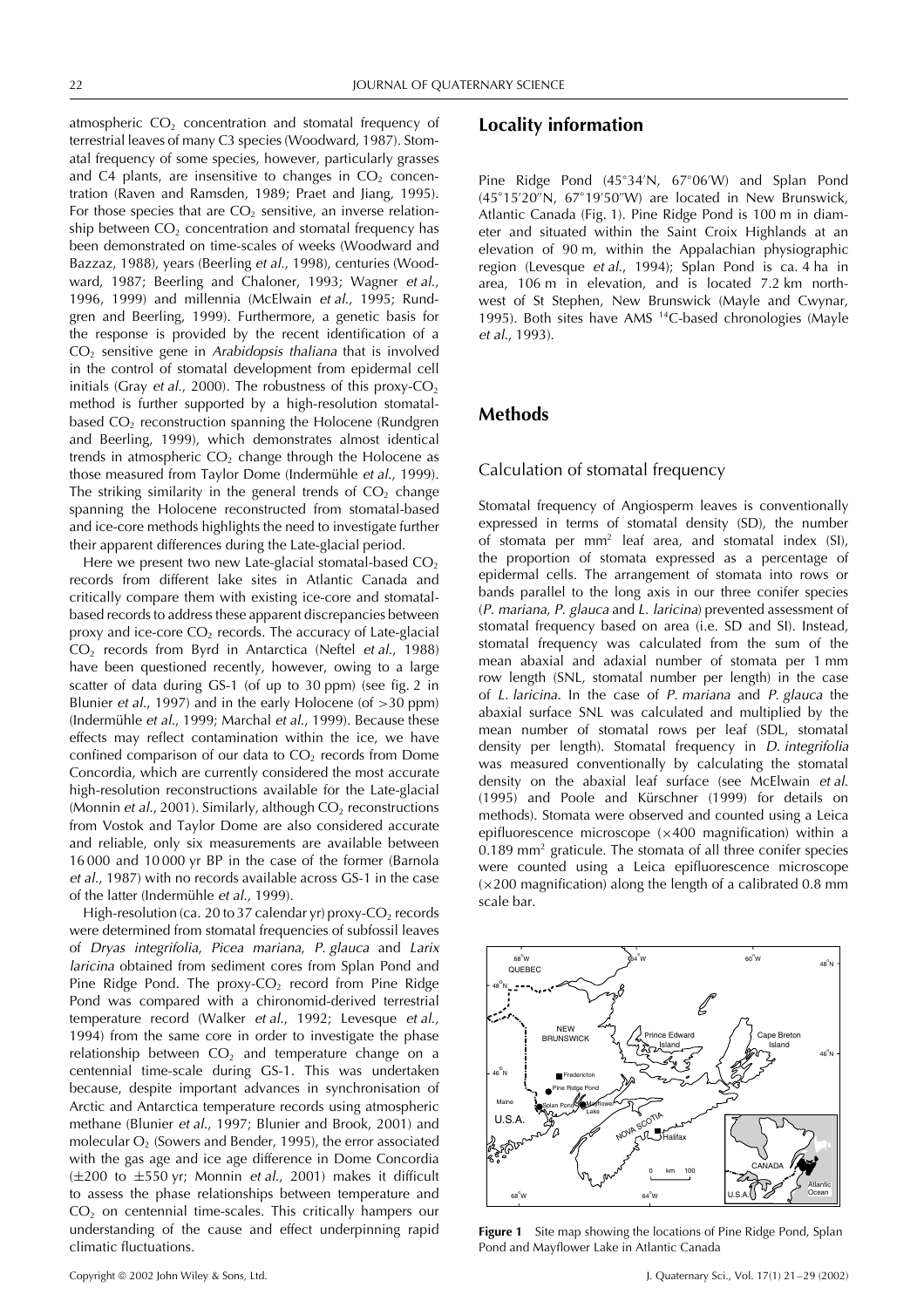#### Sources of historical leaf material

Leaf material was obtained from herbarium sheets from the Royal Botanical Gardens Kew of L. laricina (collected between 1822 and 1964), P. mariana (1875–1999), P. glauca (1851–1992) and D. integrifolia (1766–1988). In the case of Picea, both P. mariana and P. glauca were incorporated into a single training set as both species showed similar SDL response rates to  $CO<sub>2</sub>$ . Herbarium material for all four species represented in the lake sediment cores was chosen from a wide range of localities in northern USA and Canada, within the individual species natural climatic ranges and tolerances, so as to minimise the potential effects of other biological and environmental factors on stomatal density. Herbarium leaves of cultivated trees from Scotland, North America and England were also included in the calibration data sets as no significant differences in stomatal frequencies were observed between cultivated and naturally growing trees collected in the same year and which had therefore grown in the same  $CO<sub>2</sub>$ concentration. Leaf material from herbarium sheets collected from high elevations was not included in the calibration data sets in order to avoid the effects of decreased  $CO<sub>2</sub>$  partial pressure with increasing elevation on stomatal frequency.

### Calibration of historical data sets

Species- and genus-specific responses of stomatal frequency (i.e. SD, SNL and SDL) to atmospheric  $CO<sub>2</sub>$  concentration were determined by calibrating historical stomatal frequency data obtained from herbarium sheets from the Royal Botanical Gardens Kew against the historically recorded  $CO<sub>2</sub>$  concentrations at the time of growth (Neftel et al., 1988; Keeling and Whorf, 2000). Mean stomatal frequency (SD, SNL and SDL) of two to ten observations per leaf was regressed against  $CO<sub>2</sub>$ concentration in which the leaf developed. In cases where more that one leaf was available for the same  $CO<sub>2</sub>$  concentration a mean stomatal frequency from three to six leaves was obtained, each with two to ten observations per leaf (i.e. Dryas and Picea). A total of 79 D. integrifolia leaves, 62 Picea and 30 Larix needles were utilised for the calibration data sets. Inherent variability within stomatal density caused by factors such as light intensity, temperature and water availability, although minimal compared with the effect of  $CO<sub>2</sub>$  concentration, are all accounted for within the 90% confidence limits of the regression equations (Fig. 2).

#### Calculating  $CO<sub>2</sub>$  concentration from stomatal frequency

Changes in atmospheric  $CO<sub>2</sub>$  concentration  $(\hat{x})$  during GS-1 were determined from stomatal frequencies ( $y' = SD$ , SDL or SNL) of subfossil leaves of Dryas integrifolia, Picea mariana, P. glauca and Larix laricina preserved in Pine Ridge Pond and Splan Pond (Tables 1 and 2). Intrinsic variation in stomatal frequency within and among leaves/needles was calculated from means of three leaves/needles per tree/shrub and five to ten areas per leaf. A total of 119 and 130 leaves were investigated from Pine Ridge Pond and Splan Pond respectively. Subfossil stomatal frequency records were calibrated against taxon-specific historic training sets (Fig. 2) using inverse regression analysis (Draper and Smith, 1981) according to  $\hat{x} = \frac{335.4 - \sqrt{(SDL)}}{0.795}$  for *Picea spp.*,  $\hat{x} =$ 



**Figure 2** Regression plots of modern training sets with 90% confidence intervals between stomatal frequency and atmospheric CO<sub>2</sub> for (a) Dryas integrifolia,  $(r = 0.62, n = 46)$  (b) Picea mariana and P. glauca ( $r = 0.71$ ,  $n = 18$ ) and (c) Larix laricina  $(r = 0.617, n = 30)$ . In (a) and (b) the error bars represent the standard error of a mean stomatal frequency per two to ten observations per leaf or a mean stomatal frequency (SD or SDL) from three to six leaves per  $CO<sub>2</sub>$  concentration, each with two to ten observations per leaf. In (c) the error bars represent the standard error of a mean stomatal frequency of two to five observations per leaf

 $\frac{96.38 - y'(SNL)}{0.252}$  for *Larix laricina* and  $\hat{x} = \sqrt{\frac{55990885.4}{y'(SD) + 123}}$ .  $y'(SD) + 123.9$ for D. integrifolia. Where two species occurred together at the same depth, a mean predicted  $CO<sub>2</sub>$  concentration was obtained. Confidence limits for the predicted  $CO<sub>2</sub>$ concentration were calculated by applying the following formula (adapted by P. Mitchell from Draper and Smith (1981)) for inverse confidence limits

$$
\overline{x} + \left(\frac{y' - \overline{y}}{b(1 - g)}\right) \pm \left(\frac{ts}{b(1 - g)}\right)
$$

$$
\times \sqrt{\left(\frac{(1 - g)}{m} + \frac{(1 - g)}{n} + \frac{(y' - \overline{y})^2}{b^2 S s_x}\right)}
$$

where  $\overline{x}$  and  $\overline{y}$  are the mean CO<sub>2</sub> concentration and stomatal frequency respectively of the taxon-specific historical data set (Fig. 2),  $y'$  (SD, SDL or SNL) is the subfossil stomatal frequency, t is Student's t for  $(n-2)$ , b is the slope,  $SS_x$  is the sum-ofsquares of x,  $g = \frac{t^2 s^2}{h^2 S^2}$  $\frac{l}{b^2}$   $\frac{s}{s^2}$  is the residual mean square, m is the total number of leaf samples per depth and n is the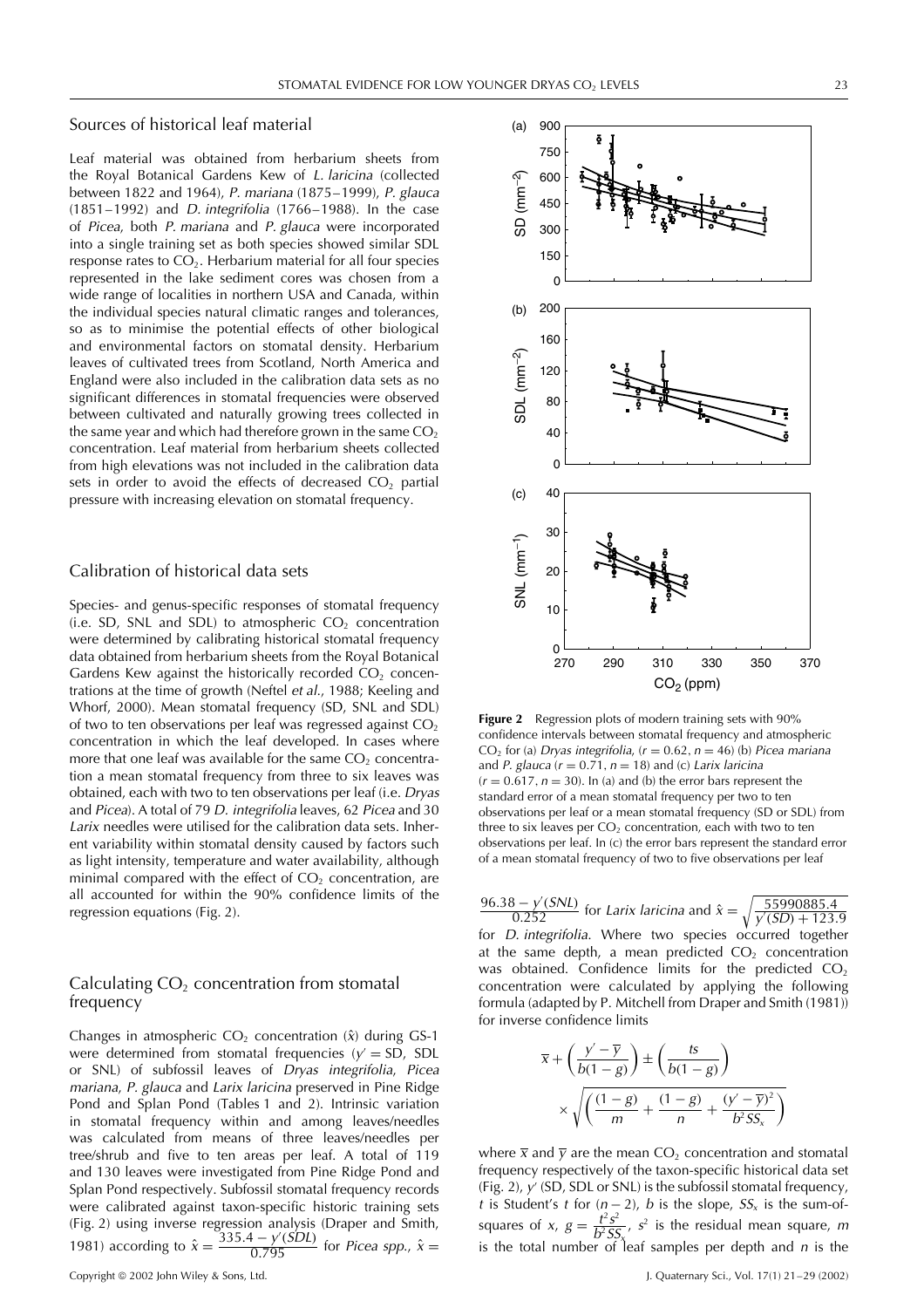sum of observations on all leaves per depth. In the case of D. integrifolia, the slope (b) was calculated according to

$$
b = \frac{1}{-\sqrt{\frac{55990885.4}{(SD + 123.9)^{\frac{1}{2}}}}}.
$$

However, as no single species spans the entire Late-glacial period (Levesque et al., 1994; Mayle and Cwynar, 1995), the resultant  $CO<sub>2</sub>$  reconstructions for both ponds (Fig. 3) are composites of several species  $CO<sub>2</sub>$  records; the Lateglacial interstadial (Greenland Interstadial-1, GI-1, Björck et al., 1998), Younger Dryas (GS-1) and early Holocene records being predominantly derived from stomatal frequencies of Picea, Dryas integrifolia and Larix laricina respectively. This approach is justified by the observation that the training sets of each species respond in the same direction and by a similar rate to  $CO<sub>2</sub>$  concentration (Fig. 2), and where species-specific estimates overlap, both yield closely matching  $CO<sub>2</sub>$  values.

The phase relationship between  $CO<sub>2</sub>$  concentration and GS-1 temperature change was determined by comparison between maxima and minima in the Pine Ridge Pond atmospheric  $CO<sub>2</sub>$  curve with those from a previous independently derived chironomid (midge)-based water temperature reconstruction (Levesque et al., 1994, 1997) from the same sediment core (Fig. 3).

#### Chronology

#### Pine Ridge Pond

The lower GS-1 boundary (673 cm) at Pine Ridge Pond is dated by AMS 14C dating of terrestrial plant macrofossils to  $10\,820 \pm 70^{14}$ C yr BP (Levesque *et al.*, 1994) (12 900 cal. yr BP, Stuiver et al., 1998), in close agreement with the mean of 10 770 14C yr BP obtained from five nearby Late-glacial sites (Mayle et al., 1993). Although four AMS dates further up the sequence are regarded as anomalously young (Levesque et al., 1994), correlation with similar stratigraphical changes in chironomid-based lake surface water temperature, lithology and pollen from eight nearby AMS 14C-dated Late-glacial sites, allow confident assignment of an age estimate of ca. 10 000  $14C$  yr BP (11400 cal. yr BP) to the upper GS-1 boundary (Levesque et al., 1993, 1997; Mayle et al., 1993, Mayle and Cwynar, 1995). Interpolation between upper and lower GS-1 boundary estimates reveals that 1 cm of YD sediment is equivalent to ca. 20 14C yr (37 calendar yr).

#### Splan Pond

Estimates of 10 930  $^{14}$ C yr BP and 10 120  $^{14}$ C yr BP were obtained for the lower and upper GS-1 boundaries respectively for Splan Pond, based on a linear regression through four GS-1 AMS 14C dates (Mayle et al., 1993). Interpolation between these upper and lower GS-1 boundary ages reveals that 1 cm of YD sediment is equivalent to ca.  $12^{-14}C$  yr (20 calendar yr). The  $CO<sub>2</sub>$  records from both ponds are plotted against depth, and cross-correlated by means of the onset and termination of the major climatic events (i.e. GS-1 and GI-1b), expressed by loss-on-ignition (LOI) curves (Levesque et al., 1993, 1994). Onsets are defined as the depth at which the percentage LOI begins to decline, and terminations as the depth at which the percentage LOI reaches its former value. See discussion in Mayle et al. (1993) for justification of this approach.



**Figure 3** Atmospheric  $CO<sub>2</sub>$  reconstructions from fossil leaves compared with lake surface-water temperature change: (a) lake summer surface-water temperatures from Pine Ridge Pond subfossil chironomid remains (Levesque et al., 1994); (b) Pine Ridge Pond  $CO<sub>2</sub>$ ; (c) Splan Pond  $CO<sub>2</sub>$ . The envelope in (b) and (c) represents the 90% inverse confidence limits of the reconstructions calculated by inverse regression. Peaks in  $CO<sub>2</sub>$  were compared with peaks in temperature (indicated by numbered arrows 1 and 2) to determine their phase relationship. The onset and termination of the Younger Dryas stadial (GS-1) are defined by the decline and rise in temperature and loss-on-ignition (Levesque et al., 1994; Mayle et al., 1993) in Splan and Pine Ridge ponds. AMS radiocarbon dates ( $\blacktriangle$ ) and assigned dates (\*) (see methods) are indicated by  $1 = 11490 \pm 80$ ,  $2 = 10820 \pm 70$ ,  $3 = 10160 \pm 70$ ,  $4 = 10020 \pm 90$ ,  $5 = 9760 \pm 70$ ,  $6 = 9500 \pm 100^{14}$ C vr in (b) and  $1 = 11640 \pm 90$ ,  $2 = 10960 \pm 80$ ,  $3 = 10970 \pm 70$ ,

 $4 = 10430 \pm 90$ ,  $5 = 10090 \pm 70$ ,  $6 = 8830 \pm 70^{14}$ C yr in (c)

# **Results**

The reconstructed composite  $CO<sub>2</sub>$  record from Pine Ridge Pond (Fig. 3) reveals an abrupt  $CO<sub>2</sub>$  decline from mean Late-glacial Interstadial (GI-1a and 1c, Björck et al., 1998) values of 301  $\pm$  6 ppm to mean values for the entire GS-1 of  $235 \pm 2$  ppm. Low CO<sub>2</sub> concentrations prevailed throughout GS-1 (Fig. 3) and increased abruptly at its termination to mean early Holocene values of  $286 \pm 16$  ppm. An abrupt 77 ppm decline in atmospheric  $CO<sub>2</sub>$  at the onset of GS-1 is estimated to have occurred within two centuries (5 cm of sediment is equivalent to ca. 100 radiocarbon yr or 185 calendar yr) based on the age–depth relationship (Mayle et al., 1993).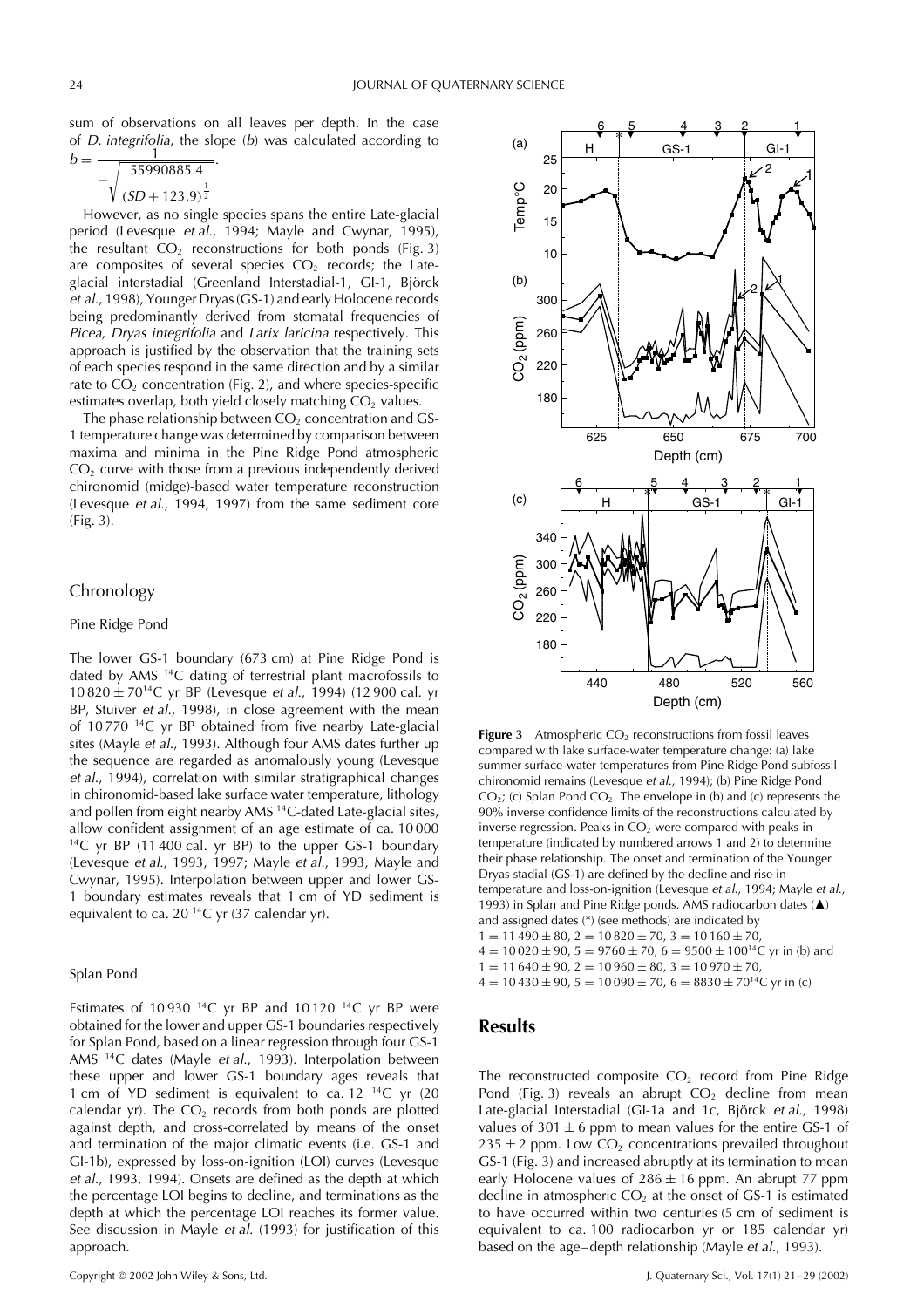**Table 1** Pine Ridge Pond stomatal frequency data. SD, SDL and SNL represent stomatal density, stomatal density per length and stomatal number per length respectively. See methods for calculation. <sup>m</sup> is the total number of leaf samples per depth and  $n$  is the sum of observations on all leaves per depth

| Table 2 Splan Pond stomatal frequency data. SD, SDL and SNL             |
|-------------------------------------------------------------------------|
| represent stomatal density, stomatal density per length and stomatal    |
| number per length respectively. $m$ is the total number of leaf samples |
| per depth and $n$ is the sum of observations on all leaves per depth    |
|                                                                         |

| Depth (cm) | Species         | <b>SD</b> | SDL | SNL | s.e | m              | n              |
|------------|-----------------|-----------|-----|-----|-----|----------------|----------------|
| 694        | D. integrifolia | 874       |     |     | 39  | 1              | 3              |
| 679        | Picea sp        |           | 89  |     | 9.4 | $\overline{2}$ | 7              |
| 678        | D. integrifolia | 901       |     |     | 38  | 4              | 7              |
| 671        | D. integrifolia | 855       |     |     | 50  | 4              | 12             |
| 670        | Picea sp        |           | 100 |     | 5.8 | 1              | 7              |
| 669        | D. integrifolia | 676       |     |     | 30  | 4              | 14             |
| 668        | D. integrifolia | 762       |     |     | 65  | 4              | 14             |
| 668        | Picea sp        |           | 120 |     | 8.5 | $\mathbf{1}$   | 5              |
| 667        | D. integrifolia | 778       |     |     | 30  | $\overline{2}$ | 8              |
| 665        | D. integrifolia | 1044      |     |     | 82  | $\overline{2}$ | $\overline{4}$ |
| 664        | D. integrifolia | 941       |     |     | 53  | 4              | 17             |
| 663        | D. integrifolia | 1097      |     |     | 76  | $\overline{2}$ | 10             |
| 662        | D. integrifolia | 954       |     |     | 65  | 5              | 15             |
| 661        | D. integrifolia | 652       |     |     | 18  | 4              | 15             |
| 660        | D. integrifolia | 882       |     |     | 22  | 5              | 13             |
| 659        | D. integrifolia | 711       |     |     | 55  | $\overline{2}$ | 6              |
| 658        | D. integrifolia | 637       |     |     | 50  | 5              | 15             |
| 657        | D. integrifolia | 924       |     |     | 50  | 5              | 15             |
| 655        | D. integrifolia | 978       |     |     | 28  | $\overline{2}$ | 5              |
| 654        | D. integrifolia | 978       |     |     | 50  | 4              | 11             |
| 653        | D. integrifolia | 722       |     |     | 38  | 1              | $\overline{4}$ |
| 650        | D. integrifolia | 911       |     |     | 46  | 3              | 14             |
| 649        | D. integrifolia | 955       |     |     | 200 | 1              | 2              |
| 648        | D. integrifolia | 978       |     |     | 28  | 4              | 8              |
| 647        | D. integrifolia | 1007      |     |     | 46  | 8              | 14             |
| 646        | D. integrifolia | 924       |     |     | 28  | $\overline{4}$ | 15             |
| 645        | D. integrifolia | 1089      |     |     | 53  | $\overline{2}$ | 4              |
| 644        | D. integrifolia | 889       |     |     | 89  | $\overline{2}$ | $\overline{2}$ |
| 643        | D. integrifolia | 985       |     |     | 79  | $\overline{2}$ | 6              |
| 642        | D. integrifolia | 841       |     |     | 48  | 5              | 13             |
| 641        | D. integrifolia | 946       |     |     | 29  | 6              | 17             |
| 640        | D. integrifolia | 946       |     |     | 95  | $\overline{2}$ | 7              |
| 639        | D. integrifolia | 978       |     |     | 101 | $\overline{2}$ | 4              |
| 638        | D. integrifolia | 1081      |     |     | 65  | $\overline{3}$ | 6              |
| 636        | D. integrifolia | 1232      |     |     | 62  | $\overline{4}$ | 7              |
| 634        | D. integrifolia | 1251      |     |     | 129 | 3              | $\overline{7}$ |
| 626        | L. laricina     |           | 20  |     | 3   | 1              | $\overline{c}$ |
| 620        | Picea sp.       |           |     | 116 | 5.7 | 1              | 5              |
| 614        | L. laricina     |           | 26  |     | 0.7 | $\overline{2}$ | 10             |
|            |                 |           |     |     |     |                |                |

The reconstructed  $CO<sub>2</sub>$  record from Splan Pond mirrors that obtained from Pine Ridge Pond with mean interstadial (GI-1a)  $CO<sub>2</sub>$  concentrations of 319  $\pm$  5 ppm, which decline abruptly to mean GS-1 concentrations of  $234 \pm 2$  ppm and return to mean early Holocene values of  $298 \pm 2$  ppm at its termination. Analysis of the phase relationship between temperature and CO2 change at Pine Ridge Pond reveals that the onset of GS-1 cooling is marked by a 12 °C fall in summer lake surfacewater temperature that appears to lead the abrupt  $CO<sub>2</sub>$  decline by 3.5 cm (deposited during ca. 70 $^{14}$ C yr or 130 calendar yr) (Levesque et al., 1994). As the stratigraphical resolution of both  $CO<sub>2</sub>$  and temperature records over this time interval (ca. 1 cm) is significantly higher than the observed lag and both proxy temperature and  $CO<sub>2</sub>$  records were derived from the same lake sediment core, we consider that this represents a robust phase relationship. Conversely, lake temperatures and CO2 increased more or less synchronously at the termination of GS-1; however, the stratigraphical resolution of the  $CO<sub>2</sub>$  and temperature records over this interval is not sufficiently high at Pine Ridge Pond to establish phase relationships with the same confidence. Phase relationships could not be determined with confidence from Splan Pond because the chironomid-based

| Depth (cm) | Species            | SD   | SDL | SNL | s.e | m              | n              |
|------------|--------------------|------|-----|-----|-----|----------------|----------------|
| 550        | D. integrifolia    | 948  |     |     | 69  | $\overline{c}$ | 6              |
| 534        | Picea sp.          |      | 79  |     | 1.6 | 1              | 5              |
| 533        | Picea sp.          |      | 84  |     | 0.3 | 1              | 4              |
| 528        | D. integrifolia    | 867  |     |     | 94  | 1              | $\overline{2}$ |
| 518        | D. integrifolia    | 889  |     |     | 174 | 1              | $\overline{4}$ |
| 515        | D. integrifolia    | 915  |     |     | 92  | $\mathbf{1}$   | 5              |
| 514        | D. integrifolia    | 948  |     |     | 39  | 3              | 6              |
| 513        | D. integrifolia    | 933  |     |     | 39  | 5              | 15             |
| 512        | D. integrifolia    | 1071 |     |     | 44  | 5              | 19             |
| 511        | D. integrifolia    | 922  |     |     | 48  | 7              | 24             |
| 510        | D. integrifolia    | 895  |     |     | 42  | 3              | 7              |
| 509        | D. integrifolia    | 852  |     |     | 37  | 3              | 6              |
| 507        | D. integrifolia    | 868  |     |     | 56  | $\overline{2}$ | 10             |
| 506        | D. integrifolia    | 649  |     |     | 32  | $\overline{2}$ | 9              |
| 497        | D. integrifolia    | 844  |     |     | n/a | $\mathbf{1}$   | 1              |
| 496        | D. integrifolia    | 926  |     |     | 38  | 7              | 43             |
| 489        | D. integrifolia    | 743  |     |     | 32  | 3              | 11             |
| 483        | D. integrifolia    | 898  |     |     | 22  | 1              | 5              |
| 482        | D. integrifolia    | 1031 |     |     | 40  | 4              | 11             |
| 481        | D. integrifolia    | 760  |     |     | 40  | $\overline{2}$ | 9              |
| 476        | D. integrifolia    | 789  |     |     | 28  | $\mathbf{1}$   | $\overline{4}$ |
| 472        | D. integrifolia    | 800  |     |     | n/a | 1              | 1              |
| 470        | D. integrifolia    | 1111 |     |     | n/a | $\mathbf{1}$   | 1              |
| 466        | Picea sp.          |      | 97  |     | 0.3 | 1              | $\overline{4}$ |
| 465        | Picea sp.          |      | 76  |     | 0.4 | 1              | 3              |
| 464        | L. laricina        |      |     | 23  | 1.2 | $\overline{4}$ | 10             |
| 462        | L. laricina        |      |     | 19  | 0.6 | 4              | 12             |
| 460        | L. laricina        |      |     | 23  | 4.4 | 1              | 3              |
| 459        | L. laricina        |      |     | 22  | 1.0 | 5              | 11             |
| 458        | L. laricina        |      |     | 19  | 1.4 | 3              | 8              |
| 457        | L. laricina        |      |     | 25  | 2.3 | $\overline{4}$ | 8              |
| 456        | L. laricina        |      |     | 19  | 1.1 | 6              | 19             |
| 455        | L. laricina        |      |     | 21  | 1.8 | $\overline{2}$ | 7              |
| 454        | L. laricina        |      |     | 17  | 1.1 | 4              | 16             |
| 453        | L. laricina        |      |     | 22  | 1.1 | 6              | 11             |
| 451        | L. laricina        |      |     | 23  | 1.1 | $\overline{2}$ | 9              |
| 446        | L. laricina        |      |     | 19  | 1.1 | 3              | 12             |
| 444        | L. laricina        |      |     | 22  | 1.3 | 3              | 14             |
| 443        | L. laricina        |      |     | 20  | 1.3 | 5              | 8              |
| 443        | Picea sp.          |      | 129 |     | 2.6 | $\overline{2}$ |                |
| 435        | <i>L. laricina</i> |      |     | 18  | 2.9 | $\mathbf{1}$   | 3              |
| 434        | Picea sp.          |      | 100 |     | 1.4 | 1              | 3              |
| 431        | <i>L. laricina</i> |      |     | 21  | 1.2 | 3              | 8              |
| 430        | L. laricina        |      |     | 22  | 0.6 | 5              | 7              |
| 428        | L. laricina        |      |     | 16  | 2.3 | $\overline{2}$ | 6              |
| 425        | L. laricina        |      |     | 23  | 0.3 | 4              | 9              |
|            |                    |      |     |     |     |                |                |

temperature reconstructions and  $CO<sub>2</sub>$  records were derived from separate cores. Consequently, the errors associated with correlation of these separate cores (ca. 3 cm) was too large (Tables 1 and 2).

# **Discussion**

Late-glacial  $CO<sub>2</sub>$  records from both Pine Ridge Pond and Splan Pond show three distinctive features that contrast markedly with Antarctic  $CO<sub>2</sub>$  records from Dome Concordia (Monnin et al., 2001). They indicate that: (i)  $CO<sub>2</sub>$  concentrations were higher than typical interglacial levels (i.e. ca. 280 ppm, Petit et al., 1999) by GI-1; (ii)  $CO<sub>2</sub>$  concentrations during GS-1 were close to typical full-glacial levels (i.e. 200 ppm, Petit et al., 1999); and (iii) a rapid increase in  $CO<sub>2</sub>$  from near-glacial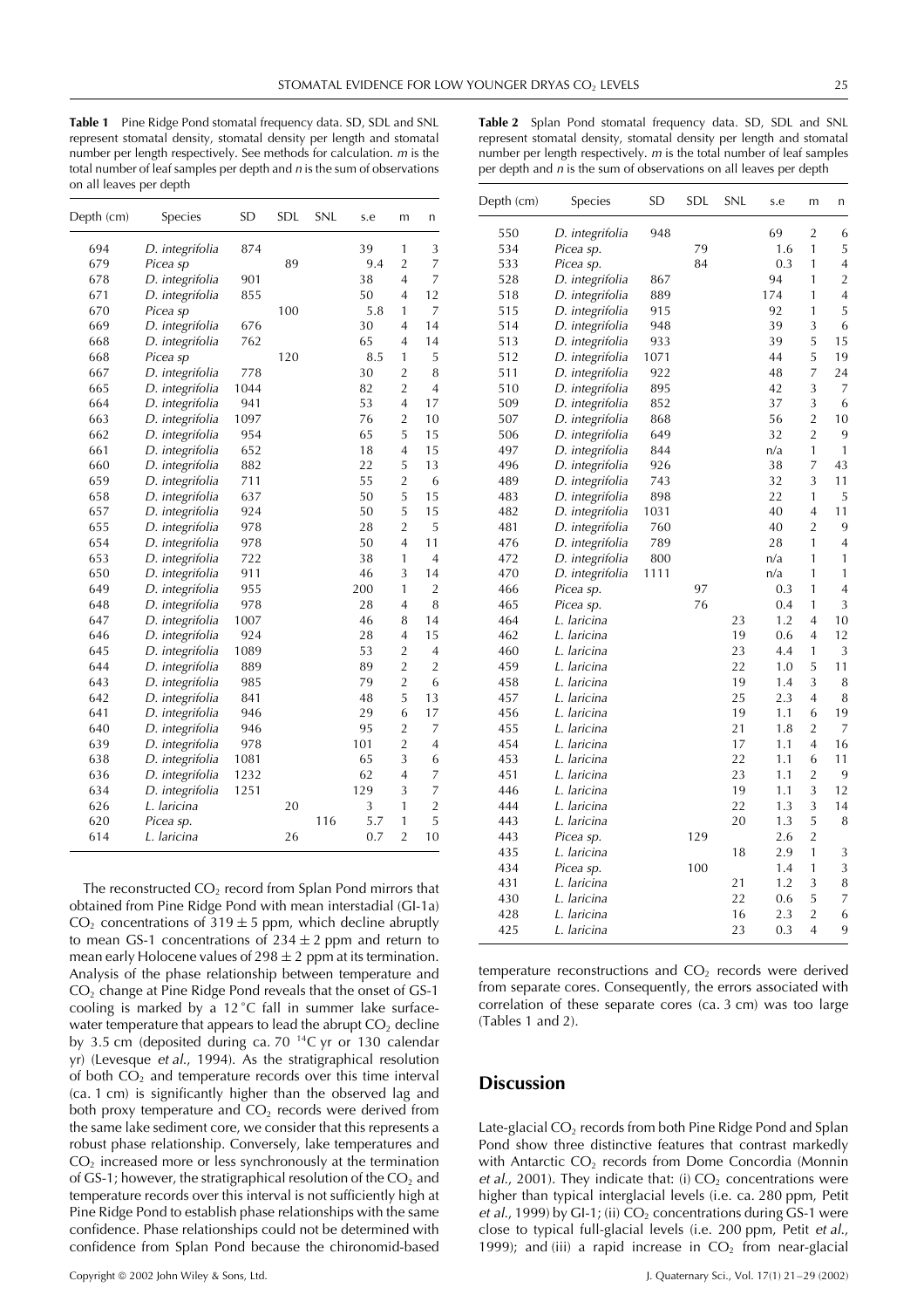to higher than full interglacial levels occurred during the transition from GS-1 into the early Holocene. A trend of marked reduction from high GI-1  $CO<sub>2</sub>$  concentration to nearglacial  $CO<sub>2</sub>$  levels during GS-1 is in good general agreement with a stomatal-based record from a site in Norway (Kråkenes) (Beerling *et al.*, 1995), which shows a reduction in GI-1  $CO<sub>2</sub>$ concentration from median values of 273 ppm to 210 ppm during GS-1. These records differ somewhat in the timing of  $CO<sub>2</sub>$  decline during the transition from GI-1 into GS-1; in Kråkenes, the  $CO<sub>2</sub>$  decline precedes the temperature fall into the Younger Dryas. The stomatal-based  $CO<sub>2</sub>$  reconstructions also differ somewhat in the general trend of  $CO<sub>2</sub>$  change throughout GS-1. A gradual increase in  $CO<sub>2</sub>$  is recorded throughout GS-1 in Kråkenes, whereas an abrupt increase in  $CO<sub>2</sub>$  is recorded in both Pine Ridge Pond and Splan Pond at the termination of GS-1. Some of these differences may be attributed to somewhat lower sampling resolution in the  $CO<sub>2</sub>$  record from Kråkenes, which has a mean sample resolution of ca. 88 calendar yr, with significant temporal gaps of *>*150 calendar yr. The differences in the timing of Late-glacial  $CO<sub>2</sub>$  change in relation to that of temperature between both stomatal-based  $CO<sub>2</sub>$  records highlight the need for further investigation of atmospheric  $CO<sub>2</sub>$  dynamics during this important interval. The importance of all three independent CO<sub>2</sub> records from Kråkenes (Beerling et al., 1995), Pine Ridge Pond and Splan Pond is clearly that they show a consistent pattern of atmospheric  $CO<sub>2</sub>$  decline during the transition from GI-1 to GS-1—a feature not yet detected in ice-core records.

As the Late-glacial interstadial (GI-1a)  $CO<sub>2</sub>$  reconstructions for both Splan and Pine Ridge ponds were based on small leaf sample sizes (<sup>n</sup> *<* 3), further investigation was carried out on nearby AMS 14C dated Mayflower Lake (Fig. 1) (Mayle and Cwynar, 1995), which contains abundant Picea macrofossils within GI-1a sediments. Stomatal analysis of 27 subfossil Picea leaves sampled over 6 cm in this lake revealed a GI-1a  $CO<sub>2</sub>$ concentration of  $309 \pm 6$  ppm, confirming that GI-1a CO<sub>2</sub> concentrations were approximately 60 to 70 ppm higher than estimated from Antarctic ice-core reconstructions (Neftel et al., 1988; Monnin et al., 2001).

By the early Holocene, both ice-core measurements (Byrd,  $269 \pm 4$  ppm (Neftel *et al.*, 1988); Taylor Dome, 268 ppm (Indermühle et al., 1999); and Dome Concordia, 265 ppm (Monnin et al., 2001)) and stomatal-based  $CO<sub>2</sub>$  reconstructions (Splan Pond, 298  $\pm$  2 ppm; Pine Ridge Pond, 286  $\pm$  16 ppm; Kråkenes, Norway,  $275 \pm 20$  ppm (Beerling *et al.*, 1995); Borchert, Holland,  $318 \pm 26$  ppm (Wagner *et al.*, 1999)) are in good agreement in terms of the direction of  $CO<sub>2</sub>$ change. However,  $CO<sub>2</sub>$  estimates based on stomatal frequency changes appear systematically higher by a minimum of ca. 10 ppm (Beerling et al., 1995) to a maximum of ca. 40 ppm (Wagner et al., 1999) at this time. The interhemispheric difference in atmospheric  $CO<sub>2</sub>$  concentration (ca. 3 ppm) is too small to account for the significant offset between ice-core and stomatal-based records, suggesting that further investigation of the potential mitigating factors in both records are required to reconcile their differences. If icecore records of Late-glacial  $CO<sub>2</sub>$  change are secure, then  $CO<sub>2</sub>$  reconstructions from stomatal frequency data appear to consistently underestimate  $CO<sub>2</sub>$  levels during the stadials and overestimate them during interstadials, regardless of different reproductive biologies (i.e. in gymnosperms and angiosperms) and functional types (i.e. arctic alpine shrubs and trees). The effect could, in part, be a result of the transfer functions utilised to predict  $CO<sub>2</sub>$  concentrations from past changes in stomatal frequency or the mitigating effects of as yet undetermined environmental variables other than  $CO<sub>2</sub>$  on

stomatal frequency. The consistent discrepancies between icecore and stomatal-based reconstructions of atmospheric  $CO<sub>2</sub>$ change therefore clearly merit further detailed investigation.

Both cold temperatures and/or increased water stress could potentially have reduced epidermal cell expansion in the leaves of Dryas integrifolia during GS-1, resulting in the observed high stomatal densities and predicted low  $CO<sub>2</sub>$ concentrations during this stadial (Tables 1 and 2). Calculation of stomatal indices would remove the effects of these factors on stomatal density. However, owing to the hirsute nature of Dryas integrifolia leaves, it was not possible to view the epidermal cell outlines unambiguously, so stomatal index could not be calculated. We note, however, that herbarium samples of D. integrifolia analysed for the historical training set were all derived from tundra type habitats with an arctic climate and would therefore have experienced similar temperature and water regimes during growth to those prevailing in New Brunswick during GS-1. Therefore, although reduced temperatures and precipitation may have exerted some effect on stomatal density, we believe the overriding control over the stomatal densities was  $CO<sub>2</sub>$  concentration during GS-1. This inference is supported by experimental observations indicating that  $CO<sub>2</sub>$  exerts a significantly greater effect on stomatal density and index than artificially manipulated fluctuations in temperature and humidity regimes (Beerling and Woodward, 1996; Kürschner et al., 1998).

According to Tschumi and Stauffer (2000) and Indermühle et al. (1999), a small amount of in situ  $CO<sub>2</sub>$  production, although considerably less likely than in Greenland icecore records (Anklin et al., 1997), cannot be excluded as a possible source of error for all Antarctic ice cores or all climatic periods. Chemical impurities in ice, such as organic compounds and carbonates (indicated by  $Ca^{+2}$  levels), have been shown under certain conditions to result in in situ  $CO<sub>2</sub>$  production via oxidation and decarbonation reactions respectively (Smith et al., 1997; Tschumi and Stauffer, 2000). In situ  $CO<sub>2</sub>$  depletion reactions can also occur within ice (Smith et al., 1997), however, the chemistry associated with these reactions are currently not well understood. It has been suggested that the wide scatter of  $CO<sub>2</sub>$  estimates from closely spaced air bubbles in Byrd ice during the early Holocene (between 10 000 and 7000 yr BP) and during GS-1 may result from such *in situ* chemical reactions (Indermühle et al, 1999; Marchal et al., 1999). No evidence for such reactions has been recorded in Dome Concordia ice (Monnin et al., 2001), suggesting that chemical impurities cannot account for the discrepancies between stomatal-based and Dome Concordia ice  $CO<sub>2</sub>$  estimates spanning the Late-glacial.

Differences in temporal resolution may be implicated in the discrepancies between our stomatal-based  $CO<sub>2</sub>$  trends and Antarctic ice-core measurements. Owing to the length of time it takes for an air bubble to be enclosed within Dome Concordia ice (200 to 550 yr, Monnin et al., 2001),  $CO<sub>2</sub>$  measurements at each interval record a time-averaged sample of 200 to 550 yr. To test for this possibility, we have time-averaged our  $CO<sub>2</sub>$  records from both Splan Pond and Pine Ridge Pond by 550 yr, taken as the maximum estimated pre-Holocene age distribution of air in Dome Concordia (Fig. 4). We assume a constant sedimentation rate spanning the entire interval, where 1 cm is equivalent to 20 calendar yr (Splan) and 37 calendar yr (Pine Ridge) respectively based on the age–depth relationships (Mayle et al., 1993). A mean sample resolution was calculated for each locality to estimate the number of data points to be included in a running mean for each pond. In the case of Pine Ridge Pond, which possessed an average sampling resolution of 61 yr, a simple non-weighted average  $CO<sub>2</sub>$  concentration starting with the oldest was calculated from the next nine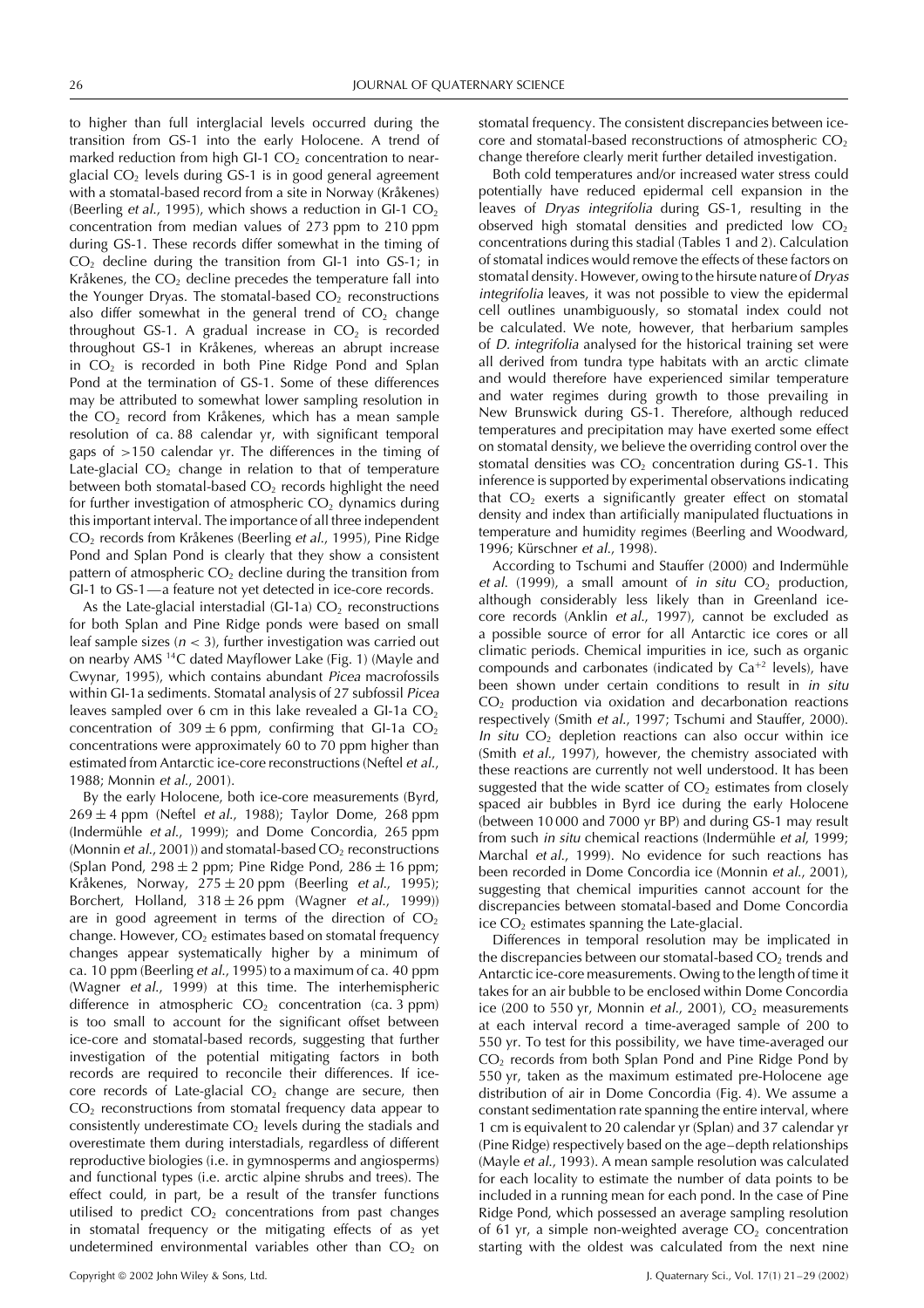



**Figure 4** Comparison of time averaged (heavy black line) and non-time averaged (faint black line)  $CO<sub>2</sub>$  records from Pine Ridge Pond and Splan Pond with  $CO<sub>2</sub>$  measurements from Dome Concordia (Monnin et al., 2001)

data points  $(= c a. 550 \text{ yr})$ . The same exercise was repeated for Splan Pond, which possessed an average sampling resolution of 58 calendar yr. No interpolation was undertaken between individual data points. This analysis revealed a general rising trend in  $CO<sub>2</sub>$  concentration from ca. 245 ppm to ca. 300 ppm spanning GS-1 in Splan Pond, which mirror the trend of  $CO<sub>2</sub>$ increase from 230 to 275 ppm observed in Dome Concordia ice (Fig. 4).

In Pine Ridge Pond, however, although the marked  $CO<sub>2</sub>$ decline into GS-1 is removed by simple time averaging, the gradual trend of increase is not observed. If Dome Concordia ice is accurately recording a smoothed  $CO<sub>2</sub>$  signal during the Late-glacial, this suggests that the Splan Pond  $CO<sub>2</sub>$  record is more reliable in the latter half of GS-1 than that of Pine Ridge Pond, which shows greater amplitude fluctuations in  $CO<sub>2</sub>$ . This gradual rising trend in  $CO<sub>2</sub>$  is lost in Splan Pond, however, when the time-average interval is reduced to less than 400 yr, at which point a significant reduction in atmospheric CO2 during GS-1 re-emerges from the stomatal-based data. Consequently, based on this analysis, and our inference that a reduction in  $CO<sub>2</sub>$  concentration during GS-1 was the most

plausible forcing factor for increased stomatal density of Dryas integrifolia leaves, we suggest that the stomatal records (which effectively capture a  $CO<sub>2</sub>$  signal from a single growth season) may represent a higher resolution record of  $CO<sub>2</sub>$  change over this interval than that recorded in Dome Concordia ice. The fact that atmospheric methane measurements from ice cores in general are much less susceptible to in situ reactions and can be undertaken on a smaller volume of ice than required for atmospheric  $CO<sub>2</sub>$  measurements helps explain why the methane records from Dome Concordia are apparently less smoothed than those of atmospheric  $CO<sub>2</sub>$  spanning GS-1.

A reduction in atmospheric  $CO<sub>2</sub>$  concentration of the order of ca. 80 ppm within two centuries, as recorded here in both proxy  $CO<sub>2</sub>$  records, is consistent in both magnitude and rate of  $CO<sub>2</sub>$  decline with predictions from a three-dimensional simulation of the impact of Southern Ocean surface-nutrient depletion (owing to iron fertilisation) on atmospheric  $CO<sub>2</sub>$ (Sarmiento and Orr, 1991). This model predicts a 46 to 85 ppm oceanic drawdown of  $CO<sub>2</sub>$  within 100 yr under such a scenario. Similarly our results are consistent with the model predictions of Siegenthaler and Wenk (1984) for a rapid atmospheric  $CO<sub>2</sub>$  decline (within a century) in response to the effect of a reduction in thermohaline circulation (THC) on surface water chemical properties, such as that which occurred at the onset of GS-1 (Broecker et al., 1985). Other simulations of the impact of a reduction in thermohaline circulation on atmospheric  $CO<sub>2</sub>$  predict a small net increase in  $CO<sub>2</sub>$  (Marchal et al., 1998) qualitatively similar to that recorded in Dome Concordia spanning GS-1. It is interesting to note, however, that a sensitivity analysis of this model (Marchal et al., 1998) predicts a rapid and marked (ca. 60 ppm)  $CO<sub>2</sub>$  decline at the onset of GS-1, similar to that identified by all three stomatalbased CO<sub>2</sub> reconstructions (Pine Ridge, Splan and Kråkenes), when biological cycling (determined by the rates of production versus oxidation of organic matter and the rate of production versus dissolution of  $CaCO<sub>3</sub>$ ) in the oceans is kept constant.

Our observation that atmospheric  $CO<sub>2</sub>$  decreased at the onset of  $GS-1$ , and that  $CO<sub>2</sub>$  change may have lagged rather than led GS-1 cooling, have important implications for our understanding of the role of atmospheric  $CO<sub>2</sub>$  in rapid climatic events. The temporal relationship between  $CO<sub>2</sub>$ and temperature demonstrated here on submillennial timescales mirrors that observed over the longer term millennial time-scales of full-glacial–interglacial cycles (Barnola et al., 1987; Petit et al., 1999). The observed phase relationship in Pine Ridge suggests that  $CO<sub>2</sub>$  decline was not an initiator of GS-1 cooling but most probably played a significant role in amplifying initial Northern Hemisphere cooling by ca. 1 °C globally. Furthermore, owing to the apparent synchronous increase of both temperature and  $CO<sub>2</sub>$  at the termination of GS-1, it cannot yet be ruled out that the abrupt ca. 90 ppm  $CO<sub>2</sub>$  rise (Fig. 3) may have initiated early Holocene climatic warming.

# **Conclusions**

The stomatal records from two independent localities presented here confirm the observation by Beerling et al. (1995) that Late-glacial plant macrofossils apparently record a decline in atmospheric  $CO<sub>2</sub>$  concentrations at the onset of the Younger Dryas stadial. However, owing to the differences between all three terrestrial proxy  $CO<sub>2</sub>$  records and those of ice cores, further investigation of plant physiological responses are required to address why stomatal based  $CO<sub>2</sub>$  estimates appear to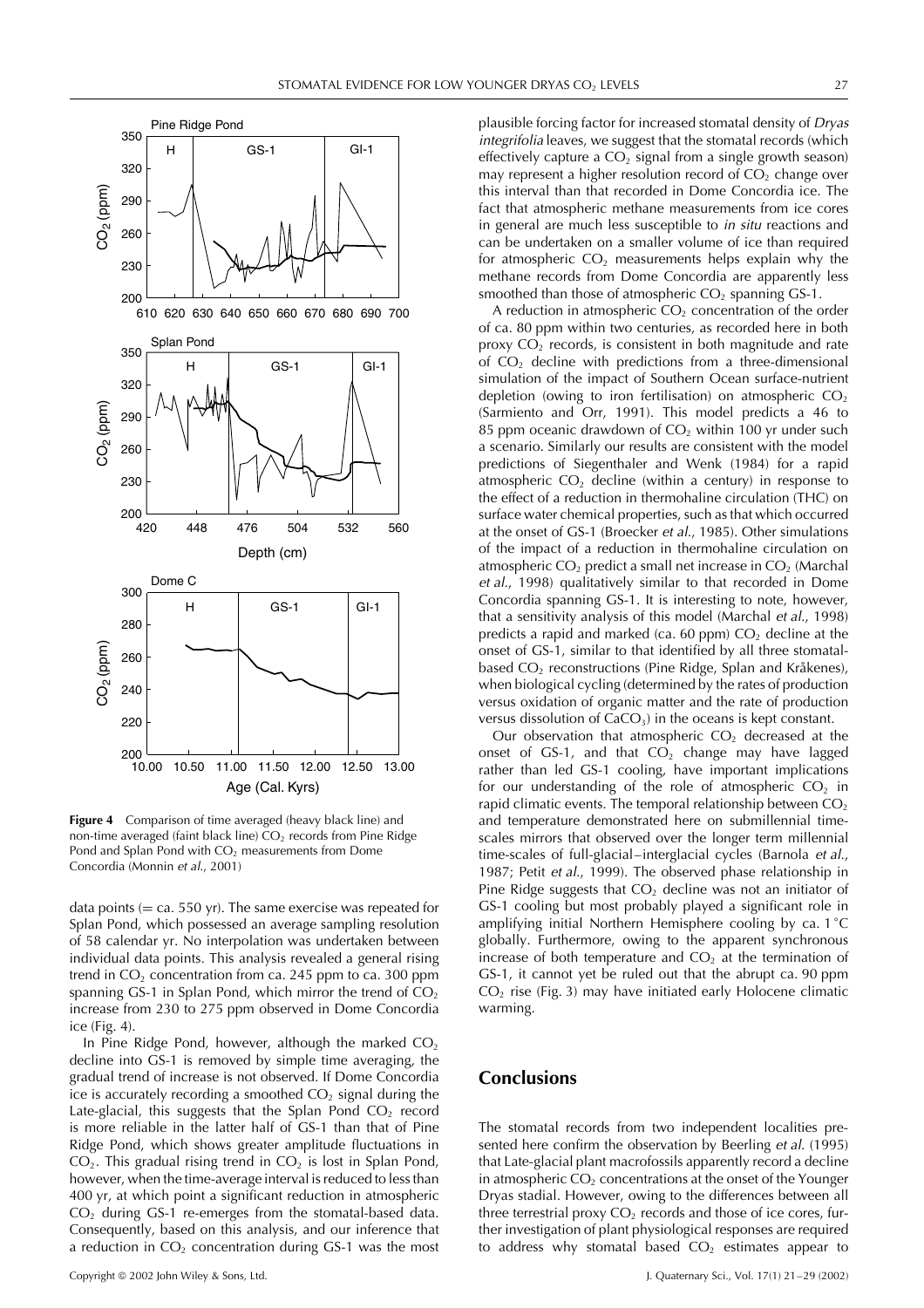systematically overestimate interglacial (i.e. early Holocene) and interstadial (i.e.  $GI-1$ )  $CO<sub>2</sub>$  concentrations compared with coeval ice-core measurements. An investigation of fluctuations in macrofossil leaf stomatal frequency from the Southern Hemisphere or tropical latitudes where temperature changes were not as severe should show identical trends to those reported here (Table 1 and 2) from Atlantic Canada, if  $CO<sub>2</sub>$ was, as we believe, the main controlling factor throughout the Late-glacial. It is possible that a number of the short-term fluctuations recorded using the stomatal methods cannot be detected in ice cores, such as Dome Concordia, with low ice accumulation rates. According to Neftel et al. (1988),  $CO<sub>2</sub>$ fluctuation with a duration of less than twice the bubble enclosure time (equivalent to approximately 134 calendar yr in the case of Byrd ice and up to 550 calendar yr in Dome Concordia) cannot be detected in the ice or reconstructed by deconvolution. The rapid atmospheric  $CO<sub>2</sub>$  reduction recorded from stomatal density changes in macrofossil leaves at the onset of GS-1 (within 120 to 185 yr) may therefore have escaped detection in Antarctic-ice records. If our high-resolution records of leaf stomatal fluctuations accurately record changes in atmospheric  $CO<sub>2</sub>$ , our results indicate that Late-glacial  $CO<sub>2</sub>$  change paralleled those of atmospheric  $CH_4$  throughout the Lateglacial interval. Our findings suggest that some re-evaluation of the behaviour of atmospheric  $CO<sub>2</sub>$  sinks and sources during times of rapid climatic change, such as the Late-glacial, may therefore be required.

Acknowledgements We thank Hilary Birks and an anonymous reviewer for constructive and helpful reviews, which improved our original manuscript. We thank André Levesque and Les Cwynar for providing the Pine Ridge Pond fossil material and palaeotemperature data, John Lowe, David Archer and Ian Woodward for comments on an earlier draft, and the Leverhulme Trust for financial support (award F/118/AP to DJB and FEM). We are extremely grateful for P. Mitchell's assistance with the statistical methods and the Keeper of the Herbarium at the Royal Botanic Gardens Kew for loan of herbarium material. DJB gratefully acknowledges funding through a Royal Society University Research Fellowship and a Royal Society equipment grant.

## **References**

- Anklin M, Schwander J, Stauffer B, Tschumi J, Fuchs A, Barnola JM, Raynaud D. 1997.  $CO<sub>2</sub>$  record between 40 and 8 kyr BP from the Greenland ice core project ice core. Journal of Geophysical Research **102**: 26 539–26 545.
- Barnola JM, Raynaud D, Korotkevitch YS, Lorius C. 1987. Vostok ice core provides 160,000-year record of atmospheric  $CO<sub>2</sub>$ . Nature **329**: 408–412.
- Beerling DJ, Chaloner WG. 1993. The impact of atmospheric  $CO<sub>2</sub>$  and temperature change on stomatal density; observations from Quercus robur lammas leaves. Annals of Botany **71**: 431–435.
- Beerling DJ, Woodward FI. 1996. Stomatal density responses to global environmental change. Advances in Bioclimatology **4**: 171–221.
- Beerling DJ, Birks HH, Woodward FI. 1995. Rapid late-glacial atmospheric  $CO<sub>2</sub>$  changes reconstructed from the stomatal density record of fossil leaves. Journal of Quaternary Science **10**: 379–384.
- Beerling DJ, McElwain JC, Osborne CP. 1998. Stomatal responses of the 'living fossil' Ginkgo biloba L. to changes in atmospheric CO2 concentrations. Journal of Experimental Botany **49**(326): 1603–1607.
- Björck S, Walker MJC, Cwynar LC, Johnsen S, Knudsen KL, Lowe JJ, Wohlfarth B, INTIMATE members. 1998. An event stratigraphy for the Last Termination in the North Atlantic region based on the Greenland ice-record: a proposal by the INTIMATE group. Journal of Quaternary Science **13**: 283–292.
- Blunier T, Brook EJ. 2001. Timing of millennial-scale climate change in Antarctica and Greenland during the Last Glacial Period. Science **291**: 109–112.
- Blunier T, Schwander J, Stauffer B, Stocker T, Dällenbach A, Indermühle A, Tschumi, Chappellaz J, Raynaud D, Barnola J-M. 1997. Timing of the Antarctic Cold Reversal and the atmospheric CO<sub>2</sub> increase with respect to the Younger Dryas event. Geophysical Research Letters **24**: 2683–2686.
- Broecker WS, Peteet D, Rind D. 1985. Does the ocean–atmosphere system have more than one stable mode of operation? Nature **315**:  $21 - 25$
- Draper NR, Smith H. 1981. Applied Regression Analysis, 2nd edn. Wiley: New York.
- Gray JE, Holroyd GH, van der Lee F, Sijmons PC, Woodward FI, Schuch W, Hetherington AM. 2000. HIC: a gene involved in controlling stomatal development in responses to changes in atmospheric CO<sub>2</sub> concentration. Nature 408: 713-715.
- Indermühle A, Stocker TF, Joos F, Fischer H, Smith HJ, Wahlen M, Seck B, Mastroianni D, Tschumi J, Blunier T, Meyer R, Stauffer B. 1999. Holocene carbon-cycle dynamics based on  $CO<sub>2</sub>$  trapped at Taylor Dome. Nature **398**: 121–126.
- Keeling CD, Whorf TP. 2000. Atmospheric  $CO<sub>2</sub>$  records from sites in the SIO air sampling network. In Trends: <sup>A</sup> Compendium of Data on Global Change. Carbon Dioxide Information Analysis Center, Oak Ridge National Laboratory, U.S. Department of Energy: Oak Ridge, TN.
- Kürschner WK, Stulen I, Wagner F, Kuiper P. 1998. Comparison of palaeobotanical observations with experimental data on the leaf anatomy of durmast oak [Quersus petraea (Fagaceae)] in response to environmental change. Annals of Botany **81**: 657–664
- Levesque AJ, Mayle FE, Walker IR, Cwynar LC. 1993. A previously unrecognized late-glacial cold event in eastern North America. Nature **361**: 623–626.
- Levesque AJ, Cwynar LC, Walker IR. 1994. A multiproxy investigation of Late-Glacial climate change and vegetation change at Pine Ridge Pond, Southwest, New Brunswick, Canada. Quaternary Research **42**: 316–327.
- Levesque AJ, Cwynar LC, Walker IR. 1997. Exceptionally steep north–south gradients in lake temperatures during the last deglaciation. Nature **385**: 423–426.
- Marchal O, Stocker TF, Joos F. 1998. Impact of oceanic reorganizations on the ocean carbon cycle and atmospheric carbon dioxide content. Paleoceanography **13**: 225–244.
- Marchal O, Stocker TF, Joos F, Indermühle A, Blunier T, Tschumi J. 1999. Modeling the concentration of atmospheric  $CO<sub>2</sub>$  during the Younger Dryas climate event. Climate Dynamics **15**: 341–354.
- Mayle FE, Cwynar LC. 1995. Impact of the Younger Dryas cooling event upon lowland vegetation of Maritime Canada. Ecological Monographs **65**: 129–154.
- Mayle FE, Levesque AJ, Cwynar LC. 1993. Accelerator-massspectrometer ages for the Younger Dryas event in Atlantic Canada. Quaternary Research **39**: 355–360.
- McElwain JC, Mitchell FJG, Jones MB. 1995. Relationship of stomatal density and index of Salix cinerea to atmospheric carbon dioxide concentration in the Holocene. The Holocene **5**(2): 216–220.
- Monnin E, Indermühle A, Dällenbach A, Flückiger J, Stauffer B, Stocker TF, Raynaud D, Barnola J-M. 2001. Atmospheric  $CO<sub>2</sub>$ concentrations over the last glacial termination. Science **291**: 112–114.
- Neftel A, Oeschger H, Staffelbach T, Stauffer B. 1988. CO<sub>2</sub> record in the Byrd ice core 50 000–5000 years BP. Nature **331**: 609–611.
- Petit JR, Jouzel J, Raynaud D, Barkov NI, Barnola J-M, Basile I, Benders M, Chappellaz J, Davis M, Delayque G, Delmotte M, Kotlyakov VM, Legrand M, Lipenkov VY, Lorius C, Pépin L, Ritz C, Saltzman E, Stievenard M. 1999.. Climate and atmospheric history of the past 420 000 years from the Vostok ice core, Antarctica. Nature **399**: 429–435.
- Poole I, Kürschner WM. 1999. Stomatal density and index: the practice. In Fossil Plants and Spores: Modern Techniques, Jones TP, Rowe NP (eds). Geological Society Publishing House: Bath; 257–260.
- Praet L, Jiang XN. 1995. Effects of  $CO<sub>2</sub>$  enrichment, leaf position and clone on stomatal index and epidermal call density in poplar (Populus). New Phytologist **131**: 99–107.